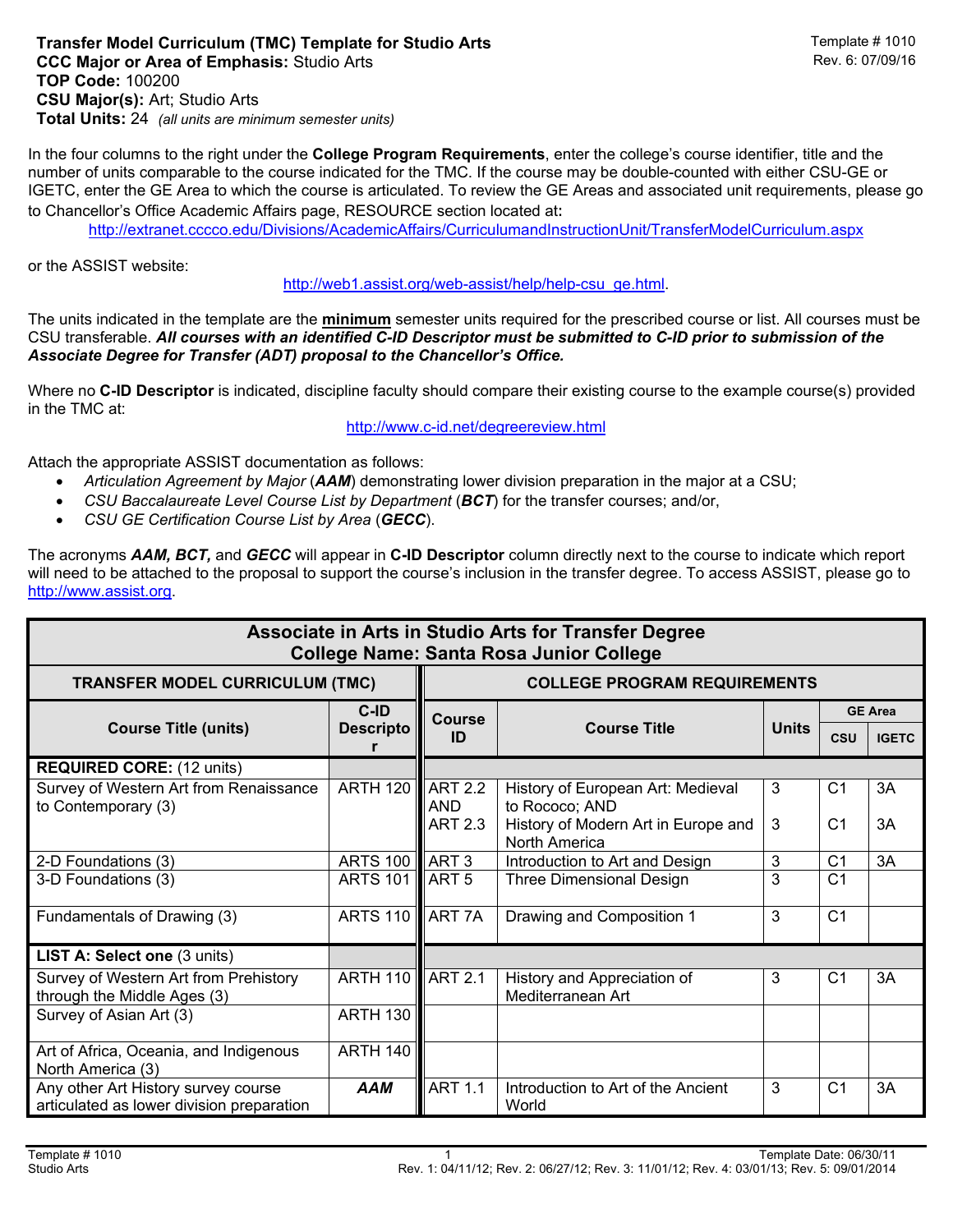| <b>Total Units for the Major:</b>                                                                                                                                                            | 24                                                            |                                                                      | <b>Total Units for the Major:</b>                                                                                                                                                       | 27                         |                |    |
|----------------------------------------------------------------------------------------------------------------------------------------------------------------------------------------------|---------------------------------------------------------------|----------------------------------------------------------------------|-----------------------------------------------------------------------------------------------------------------------------------------------------------------------------------------|----------------------------|----------------|----|
| Second semester courses in the<br>above curricular areas articulated as<br>required lower division major<br>preparation at a CSU for a particular<br>area of emphasis within the major.      | <b>AAM</b>                                                    | ART 14B<br><b>ART 21</b><br>ART 27B<br>ART 28B<br>ART 31B<br>ART 33B | Intermediate Printing<br>Intermediate Black and White<br>Photography<br><b>Silkscreen Printmaking</b><br>Intermediate Etching<br><b>Intermediate Ceramics</b><br>Intermediate Sculpture | 3<br>3<br>3<br>3<br>3<br>3 |                |    |
| <b>Other Media:</b><br>Any course articulated as lower division<br>preparation in the Studio Arts major at a<br>CSU in curricular areas not represented<br>above.<br><b>Second Semester:</b> | <b>AAM</b>                                                    | ART 7B                                                               | Drawing and Composition 2                                                                                                                                                               | 3                          |                |    |
| Metalsmithing (3)<br><b>OR</b><br>Introduction to Fiber Arts (3)                                                                                                                             | <b>OR</b><br><b>ARTS 282</b><br><b>OR</b><br><b>AAM</b>       | <b>ART 13</b><br>ART 27A<br>ART <sub>28</sub> A<br>ART 34A           | Watercolor<br><b>Silkscreen Printmaking</b><br><b>Beginning Etching</b><br>Ceramic Sculpture                                                                                            | 3<br>3<br>3<br>3           |                |    |
| <b>Applied Design</b><br>Introduction to Crafts (3)<br><b>OR</b><br>Introduction to Jewelry and                                                                                              | <b>ARTS 280</b><br><b>OR</b><br><b>ARTS 281</b>               |                                                                      |                                                                                                                                                                                         |                            |                |    |
| Color<br>Color Theory (3)                                                                                                                                                                    | <b>ARTS 270</b>                                               | ART <sub>4</sub>                                                     | Principles of Color                                                                                                                                                                     | 3                          | C <sub>1</sub> | 3A |
| Introduction to Digital Arts (3)<br>Photography<br>Introduction to Photography (3)                                                                                                           | <b>ARTS 250</b><br><b>ARTS 260</b><br><b>OR</b><br><b>AAM</b> | <b>ART 19</b>                                                        | <b>Elementary Photography</b>                                                                                                                                                           | 3                          |                |    |
| <b>Digital Art</b>                                                                                                                                                                           | <b>AAM</b>                                                    |                                                                      |                                                                                                                                                                                         |                            |                |    |
| <b>Sculpture</b><br>Sculpture (3)                                                                                                                                                            | <b>ARTS 240</b><br><b>OR</b>                                  | ART 33A                                                              | <b>Beginning Sculpture</b>                                                                                                                                                              | 3                          |                |    |
| <b>Ceramics</b><br>Introduction to Ceramics (3)                                                                                                                                              | <b>ARTS 230</b><br><b>OR</b><br><b>AAM</b>                    | ART 31A                                                              | <b>Beginning Ceramics</b>                                                                                                                                                               | 3                          |                |    |
| Printmaking<br>Introduction to Printmaking (3)                                                                                                                                               | <b>ARTS 220</b><br><b>OR</b><br><b>AAM</b>                    | ART 24                                                               | Introduction to the Art of<br>Printmaking                                                                                                                                               | 3                          |                |    |
| <b>Painting</b><br>Introduction to Painting (3)                                                                                                                                              | <b>ARTS 210</b>                                               | ART 14A                                                              | <b>Beginning Painting</b>                                                                                                                                                               | 3                          |                |    |
| Figure Drawing (3)<br><b>OR</b><br>Intermediate Drawing (3)                                                                                                                                  | <b>ARTS 200</b><br><b>OR</b><br><b>ARTS 205</b>               | ART <sub>12</sub><br><b>OR</b><br>ART 7B                             | <b>Figure Drawing</b><br><b>OR</b><br>Drawing and Composition                                                                                                                           | 3<br>3                     |                |    |
| <b>Curricular Areas</b><br><b>Drawing</b>                                                                                                                                                    |                                                               |                                                                      |                                                                                                                                                                                         |                            |                |    |
| Appreciation courses do not count<br>towards this requirement.)<br>LIST B: Select three (9 units)                                                                                            |                                                               |                                                                      |                                                                                                                                                                                         |                            |                |    |
| in the Studio Arts major at a CSU. (Art                                                                                                                                                      |                                                               | <b>ART 1.2</b>                                                       | Global Art from 1500 CE to Present                                                                                                                                                      | 3                          | C <sub>1</sub> | 3A |